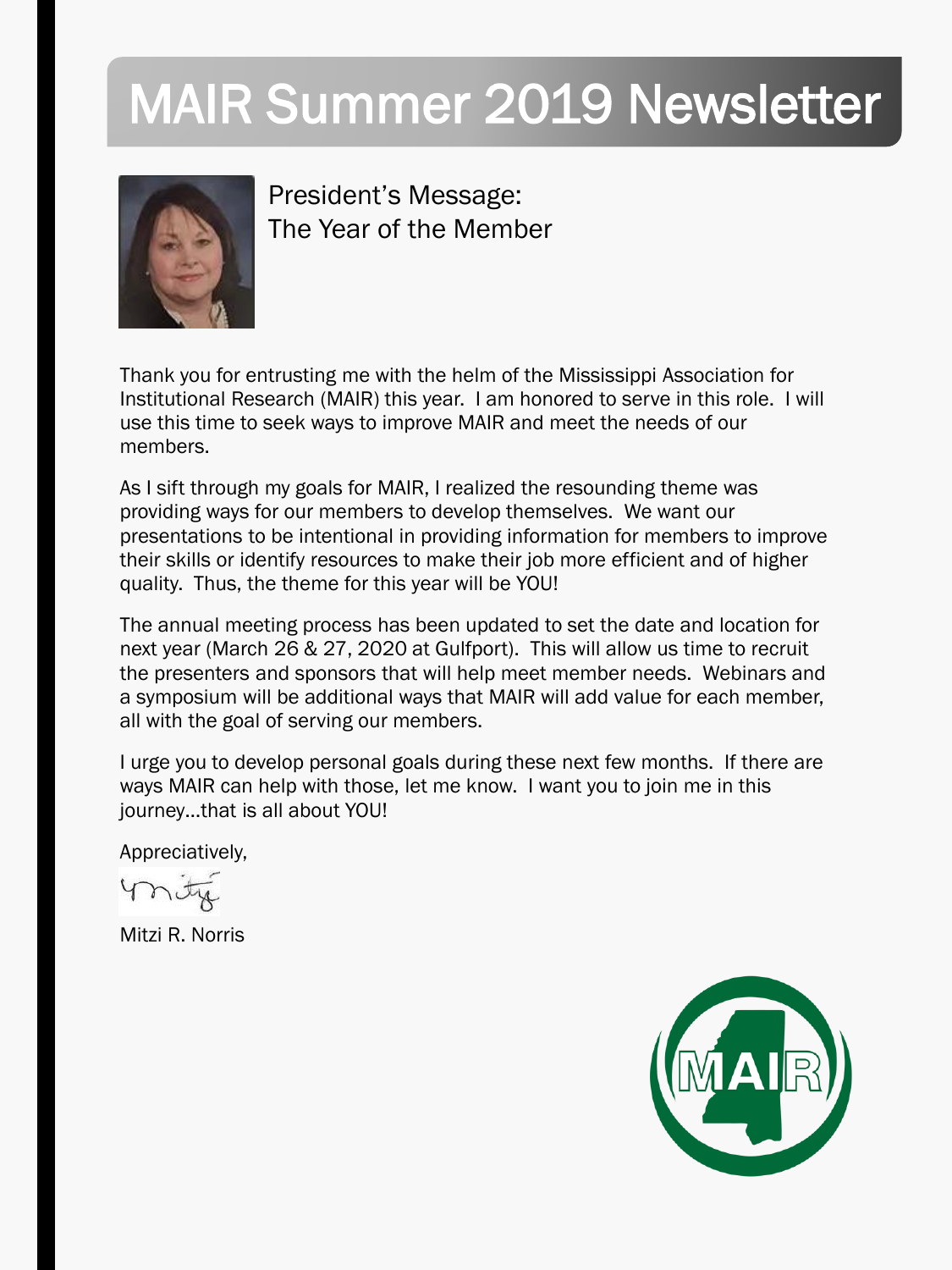# MAIR Summer 2019 Newsletter

#### MAIR 2019 IMPROVED HEADLINES

After the first day of sessions at MAIR 2019, I redesigned the poster I presented. The headline was boring. My poster was crammed too full of small text that no one was going to read. The main findings had to be hunted for as if I expected readers to do some level of work like I had done in the research process. My poster perfectly followed 'academic research poster' protocol, and it was a failure to communicate key findings.

From the sessions presented by Joe Stratinger and Dr. Brad Phillips, I noticed changes that could be made in my poster that would more effectively communicate the findings. My redesigned poster was printed the following week and presented at a different research day with improved response. Eric Atchison also redesigned his presentation on Friday based on the Thursday sessions by integrating appealing headlines on his presentation slides. As a result of the change, he received rave reviews from session participants.

Those experiences demonstrated what I think the sessions at MAIR 2019 sought to challenge IR/IE professionals to do: examine current processes/reports, assess office strategies, and seek improvement—even beyond professionally acceptable norms.

I was challenged to re-think how we present our data stories, enjoyed attending concurrent sessions in both the IR and IE tracks, and am looking forward to next year when we can do it all again!

Carley Dear Past President

#### The Mississippi Association for Institutional Research (MAIR)

is composed of institutional research professionals at Mississippi's 2-year and 4-year postsecondary institutions.

*Dedicated to advancing the field of institutional research in the State of Mississippi and beyond, the organization seeks to serve, and foster cooperation among, professionals from postsecondary institutions and agencies whose interests include management, research, policy analysis, and planning.*

#### MAIR 2020 Conference

interesting in presenting, please contact Timothy Dedeaux. More information about the conference will be released via the MAIR

> Timothy Dedeaux MAIR Vice President and Program Chair tdedeaux@prcc.edu (601) 403-1422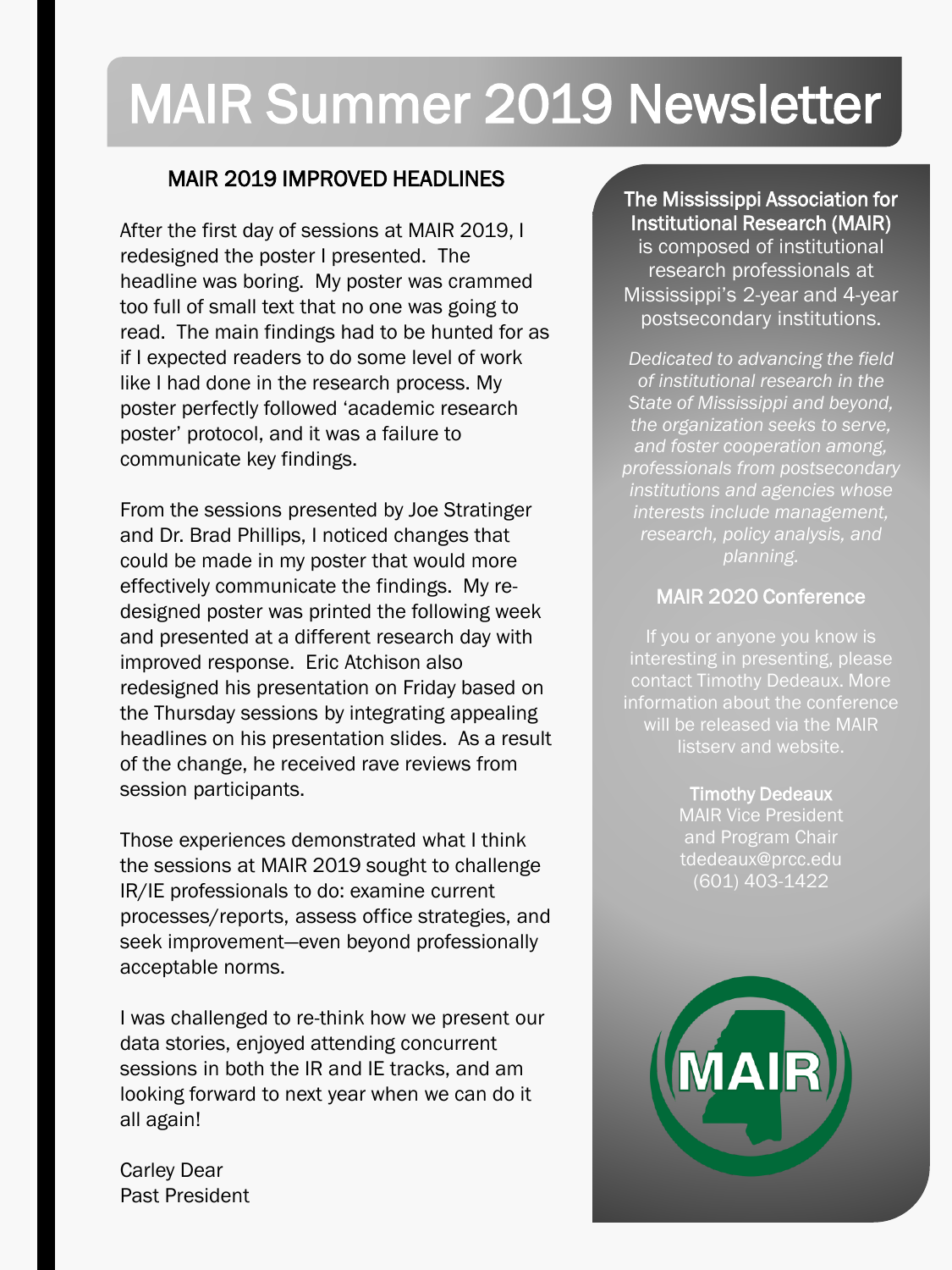#### IR/IE News & Notes



*Eric Atchison, past president of MAIR and lead on the MAIR web team, is the new [Vice President for Strategic Research at the Arkansas State University System](https://www.astate.edu/news/eric-atchison-joins-asu-system-as-vice-president-for-strategic-research).*

*Congratulate Eric on his new position!*

#### Announcements

- [Southern Association for Community College Research \(SACCR\) Annual Conference](http://saccresearch.org/conference-registration-2019/): September 22-25, 2019 – Asheville, NC
- [Southern Association for Institutional Research \(SAIR\) Annual Conference](http://saccresearch.org/conference-registration-2019/): September 28-October 1, 2019 – Greenville, SC
- [2019 Assessment Institute](http://assessmentinstitute.iupui.edu/): October 13-15, 2019 – Indianapolis, IN
- [Southern Association of Colleges and Schools Commission on Colleges \(SACSCOC\) Annual Meeting:](http://www.sacscoc.org/aamain.asp) December 7-10, 2019 – Houston, TX
- [Association for Institutional Research \(AIR\) Forum:](https://www.airweb.org/forum/2020) May 26 – 29, 2020 - New Orleans, LA

#### Highlights from SACSCOC 2019 Institute on Quality Enhancement and Accreditation

- Data-driven storytelling was a major theme of plenary and breakout sessions.
- Differentiated Review, upon approval from the membership, will be an alternate reaffirmation process available to stable institutions who had solid compliance certifications and fifth year reports. To be considered a stable institution, the proposed definition refers to similar enrollment and a low number of substantive changes.
- Institutions can expect to submit reports to SACSCOC electronically in late 2020 or early 2021, including Compliance Certification, Fifth Year Interim Report, and Substantive Changes.
- Salesforce is the company SACSCOC is using for arranging off-site and on-site reviewers. Make sure that your institution has 'whitelisted' Salesforce and these emails are not going to SPAM or being blocked. Several reviewers did not realize they had been asked due to email issues with Salesforce.
- Expect to see a revision for a couple of the 'new' standards. From what I heard, I think a revision/clarification will be given for 8.1 Student Achievement.
- Remember the role of the resource manual is to give writers ideas of how to respond. Every question in the resource manual may not need to be answered; in fact, answering all the questions in the resource manual may confuse reviewers or provide too much information for them to wade through.
- Slides and handouts from presentations are available at: <http://www.sacscoc.org/2019SIHandout.asp>
	- *Linda Suskie's handouts on "Learning Goals," which we typically refer to as 'student learning outcomes are good. Review pages 2-4 and use it to update training materials if desired.*
	- *Also helpful were Patricia Donat's slides on Section 10 standards that show how to parse apart standards.*

Carley Dear Past President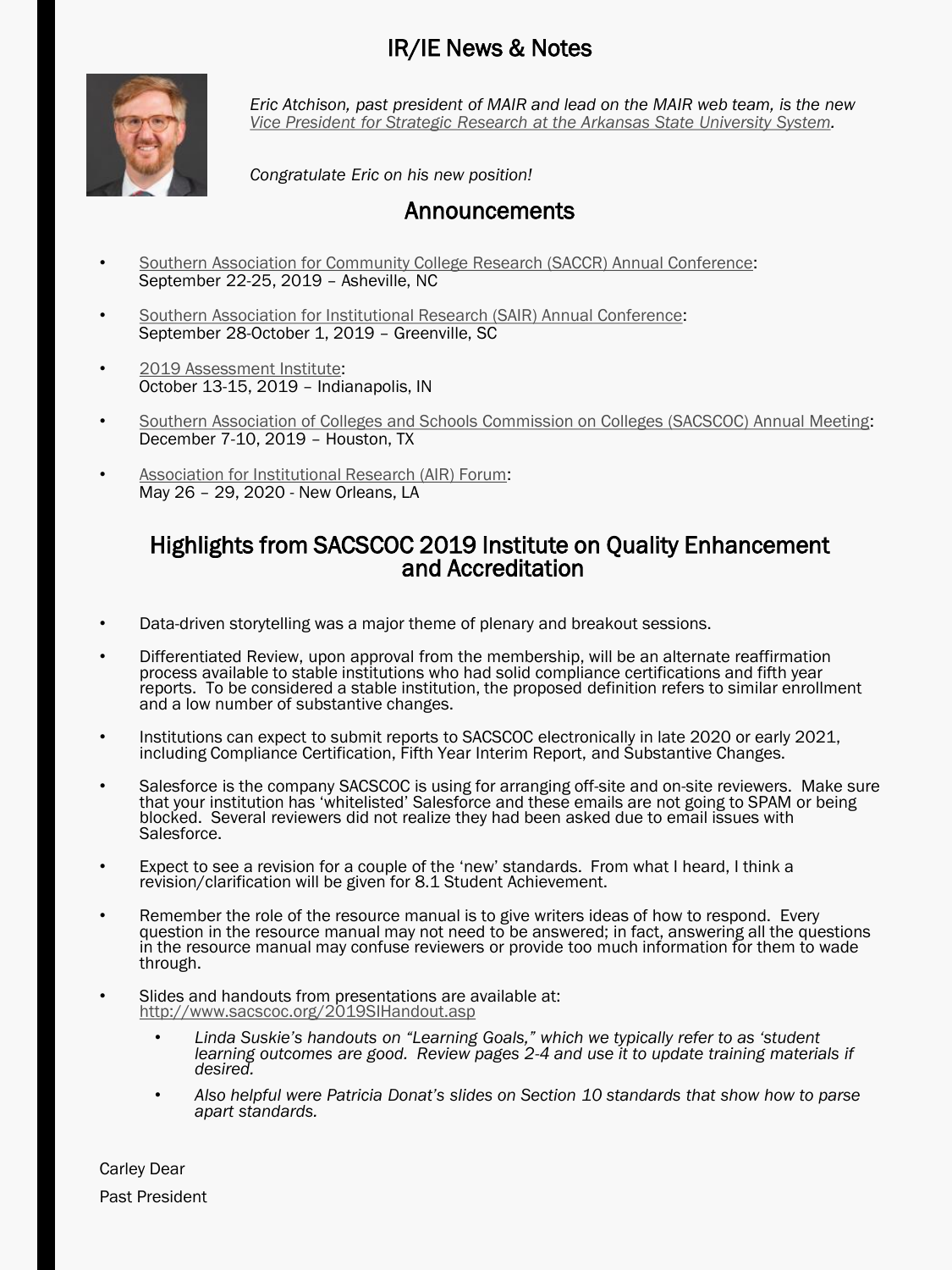## MAIR Officers 2019-20



President Mitzi Norris

Executive Director for Academic Effectiveness

University of Mississippi Medical Center



#### Past President Carley Dear

Director of Accreditation

University of Mississippi Medical Center



Vice President Timothy Dedeauz

Executive Director for Academic Effectiveness

University of Mississippi Medical Center



**Secretary** Emily Dabney

Director of Institutional Research/Registrar

Delta State University



**Treasurer** Kelli Hefner

Vice President of Planning & Research

Northeast Mississippi Community College



Member at Large Katie Busby

Director of Institutional Research, Effectiveness, and Planning

University of Mississippi



#### Member at Large Tiffany Perryman

Director of Institutional **Effectiveness** 

Copiah-Lincoln Community College

### Web Team\*

\**Voluntary appointment*



Eric Atchison

Vice President for Strategic Research

Arkansas State University System



Chrisa Mansell

Assistant Director for Institutional Research

Delta State University



Amber Nelms

Director of Institutional **Effectiveness** 

Northeast Mississippi Community College